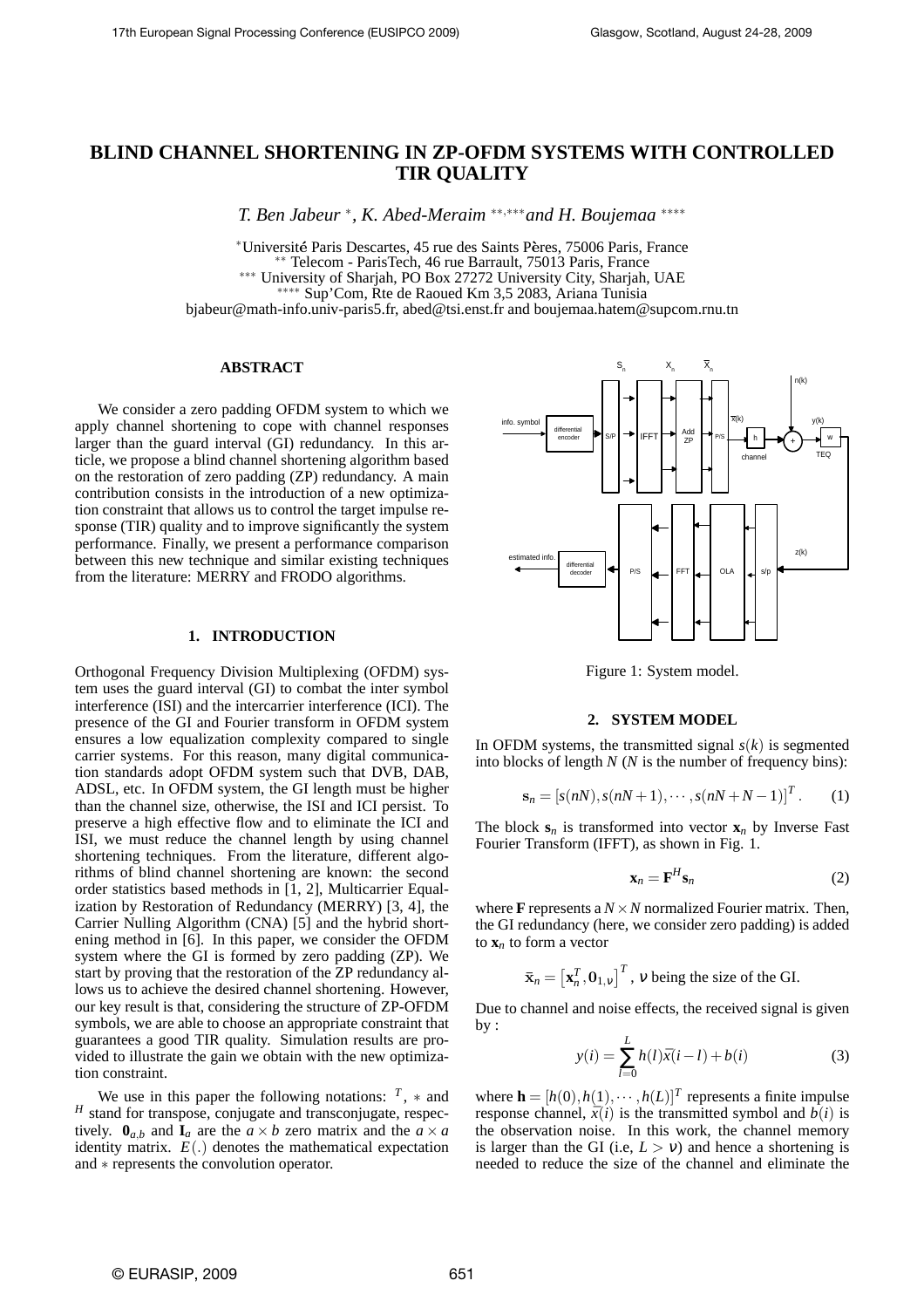ISI. Thereafter, the received data is filtered by time domain equalizer (TEQ)  $\mathbf{w} = [w(0), w(1), \cdots, w(q-1)]^T$  of degree *q* − 1 to obtain the following equalized data:

$$
z(i) = \sum_{l=0}^{q-1} w(l)y(i-l).
$$
 (4)

We assume that:

- **h** is unknown.
- the data  $s(k)$  and noise  $b(k)$  are uncorrelated, zero mean and i.i.d. processes with variance  $\sigma_s^2$  and  $\sigma_b^2$ , respectively.
- *q* does not exceed *N* −*L*.

The combined equalizer-channel impulse response is denoted by  $c(n) = h(n) * w(n)$ . The goal of the channel shortening is to approximately obtain:

$$
\mathbf{c} = [\mathbf{0}_{1,d}, \mathbf{v}^T, \mathbf{0}_{1,(L+q-v-d)}]^T
$$

where

$$
\mathbf{c} = [c(0), c(1), \cdots, c(\underbrace{L+q-1})]^T
$$

$$
\mathbf{v} = [v(0), v(1), \cdots, v(v-1)]^T
$$

is the target impulse response (TIR) and *d* is the equalizer delay. Before introducing our shortening method, we recall first its counterpart for CP-based OFDM systems.

### **3. CP-BASED CHANNEL SHORTENING**

#### **3.1 MERRY and FRODO algorithms**

These algorithms are dedicated for OFDM system where the GI is formed by Cyclic Prefix (CP). So, in this case, vector  $\bar{\mathbf{x}}_n$  is given by:

$$
\bar{\mathbf{x}}_n = [x_n(N - \mathbf{v}), \cdots, x_n(N - 1), x_n(0), \cdots, x_n(N - 1)]^T.
$$

MERRY algorithm consists in minimizing the square of the difference between one sample in the CP and its counterpart at the end of the equalized symbol. This allows us to achieve the channel shortening by restoring the CP-redundancy. In [3], the authors propose the following cost function:

$$
J_{merry} = E\left[|z(nP + d + v - 1) - z(nP + d + P - 1)|^{2}\right]. (5)
$$

where  $P = N + v$ . *J<sub>merry</sub>* can be rewritten as:

$$
J_{merry} = \mathbf{w}^H E \left[ \check{\mathbf{y}}_n^* \check{\mathbf{y}}_n^T \right] \mathbf{w}
$$
 (6)

where

$$
\tilde{\mathbf{y}}_n = \begin{bmatrix} y(nP + d + v - 1) - y((n+1)P + d - 1) \\ y(nP + d + v - 2) - y((n+1)P + d - 2) \\ \vdots \\ y(nP + d + v - q) - y((n+1)P + d - q) \end{bmatrix} . \tag{7}
$$

Equation (6) is minimized subject to the unit norm constraint, i.e.  $\|\mathbf{w}\| = 1$  or to the unit energy constraint on the combined channel  $\|\mathbf{c}\| = 1$  [4] to avoid the trivial solution  $\mathbf{w} = \mathbf{0}_{q,1}$ .

An extension of MERRY algorithm called FRODO (Forced Redundancy with Optional Data Omission) was proposed recently in [4]. The main idea of this algorithm is to compare more than one sample in the CP to their counterparts at the end of the symbol. The cost function associated to FRODO algorithm is given by:

$$
J_{frodo} = \sum_{i \in S_f} E\left[ |z(nP + d + i) - z(nP + d + i + N)|^2 \right] \tag{8}
$$

where  $S_f \subset \{0, \dots, v-1\}$  is appropriate an index set. In [4] , the authors prove that minimizing (8) allows to reduce the channel at length  $\kappa = v - \frac{card(S_f)}{1 + 1}$  where *card* means the cardinal function.

#### **4. ZP-BASED CHANNEL SHORTENING (ZP-MERRY)**

We consider here the OFDM system described in section 2 where the GI is formed by ZP. The proposed technique is a trivial extension of MERRY algorithm, consisting of the restoration of the "zero energy" of the last sample in each block. We refer to this method as Zero Padding Multicarrier Equalization by Restoration of Redundancy (ZP-MERRY) algorithm. Hence, we define the following cost function:

$$
J_{zp}^{1} = E\left[|z(nP + d + P - 1)|^{2}\right].
$$
 (9)

We start first by proving theoretically that minimizing criterion (9) leads to the desired channel shortening.

**Lemma 1:** Assume that the assumptions made in section 2 are verified . Then, in noiseless case, criterion  $J_{zp}^1$  satisfies:

$$
J_{zp}^1 = 0 \Leftrightarrow \mathbf{c} = [\mathbf{0}_{1,d}, \mathbf{v}^T, \mathbf{0}_{1,(L_c - \nu - d)}]^T
$$
 (10)

where  $\mathbf{v} = [c(d), c(d+1), \cdots, c(d+v-1)]^T$ .

**Proof:** In the noiseless case, the equalized signal after filtering by TEQ **w** can be written as:

$$
z(n) = \mathbf{w}^T \begin{bmatrix} y(n) \\ \vdots \\ y(n-q+1) \end{bmatrix} = \mathbf{c}^T \begin{bmatrix} \bar{x}(n) \\ \vdots \\ \bar{x}(n-L_c+1) \end{bmatrix}
$$
 (11)

Let  $\bar{x}_n(i) = \bar{x}(nP + P + i)$ . Then, the last equalized sample  $z(nP + d + P - 1)$  in the *n*−th block preceded by a delay *d* can be written as:

$$
z(nP+d+P-1) = \mathbf{c}^{T} \begin{bmatrix} \bar{x}_{n}(d-1) \\ \vdots \\ \bar{x}_{n}(0) \\ \bar{x}_{n}(-1) \\ \vdots \\ \bar{x}_{n}(-\nu-1) \\ \vdots \\ \bar{x}_{n}(d-L_{c}) \end{bmatrix} = \mathbf{c}^{T} \begin{bmatrix} \bar{x}_{n}(d-1) \\ \vdots \\ \bar{x}_{n}(0) \\ 0 \\ \vdots \\ 0 \\ \bar{x}_{n}(-\nu-1) \\ \vdots \\ \bar{x}_{n}(d-L_{c}) \end{bmatrix} . \quad (12)
$$

In the case where  $\mathbf{c} = [\mathbf{0}_{1,d}, \mathbf{v}^T, \mathbf{0}_{1,(L_c - \nu - d)}]^T$ , using the previous equation, we have in noiseless case:

$$
z(nP + d + P - 1) = 0
$$
 (13)

and hence  $E\left[|z(nP+d+P-1)|^2\right] = 0$ . This proves the first part of the equivalence:

$$
\mathbf{c} = [\mathbf{0}_{1,d}, \mathbf{v}^T, \mathbf{0}_{1,(L_c - \nu - d)}]^T \Longrightarrow J_{zp}^1 = 0.
$$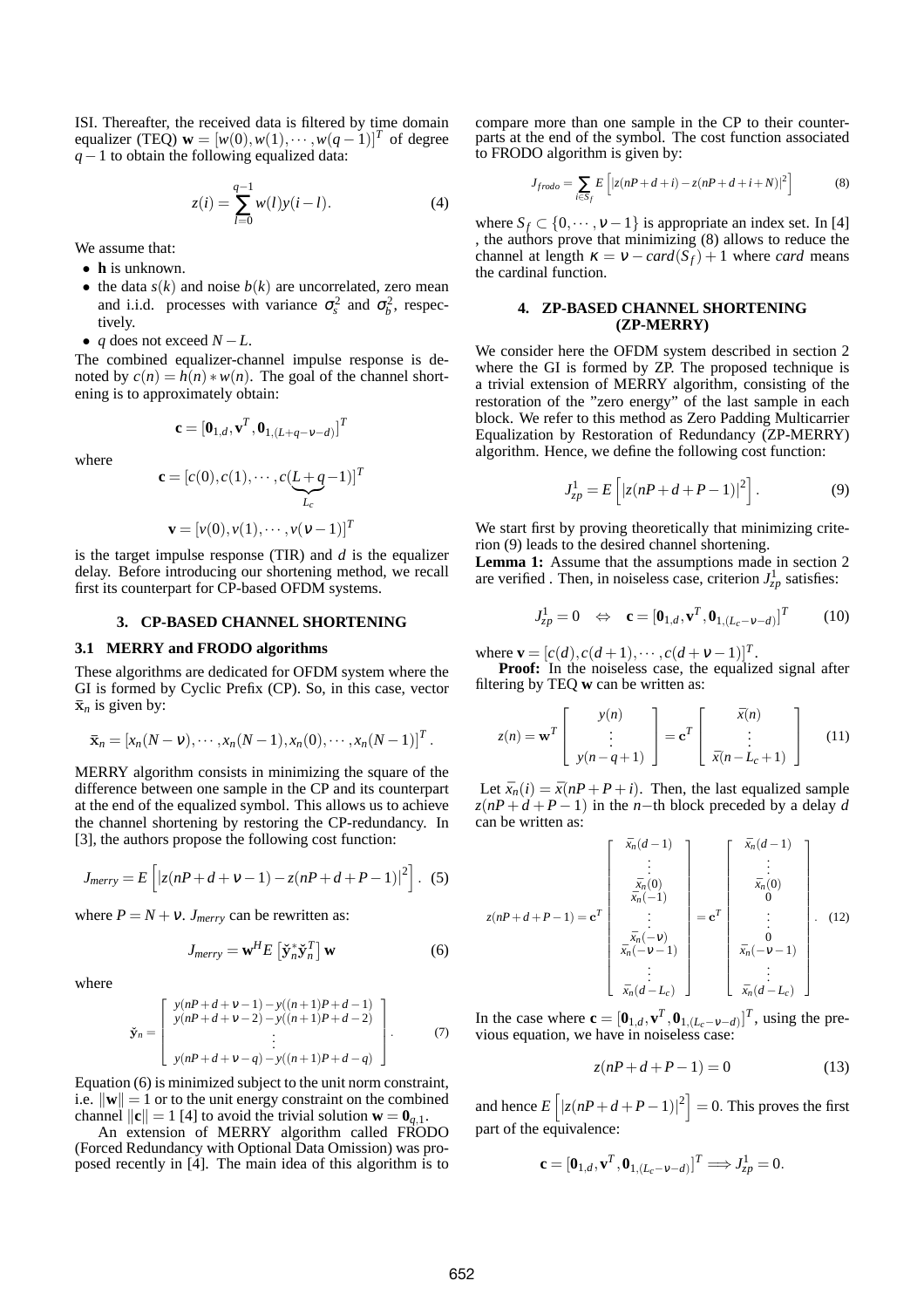Since  $x_n$  is zero mean and i.i.d. with variance  $\sigma_s^2$ . We can rewrite *J* 1 *zp* as:

$$
J_{zp}^{1} = E\left[|z(nP+d+P-1)|^{2}\right]
$$
  
=  $\sigma_{s}^{2} \mathbf{c}^{H} \mathbf{T} \mathbf{c}$  (14)

where **T** is  $L_c \times L_c$  matrix defined as:

$$
\mathbf{T} = \begin{bmatrix} \mathbf{I}_d & \mathbf{0} & \mathbf{0} \\ \mathbf{0} & \mathbf{0}_v & \mathbf{0} \\ \mathbf{0} & \mathbf{0} & \mathbf{I}_{L_c - v - d} \end{bmatrix},
$$
(15)

which shows clearly that:

$$
J_{zp}^1 = 0 \Longrightarrow \mathbf{c} = [\mathbf{0}_{1,d}, \mathbf{v}^T, \mathbf{0}_{1,(L_c - \mathbf{v} - d)}]^T.
$$

We conclude that the restoration of the ZP property is equivalent to channel shortening at length <sup>ν</sup>.

**Remark:** Similarly to [4], ZP-MERRY can be extended by forcing more than one sample of the GI to be zero. We propose to refer to this method as ZP-FRODO algorithm. So, we consider the following cost function:

$$
J_{zp}^{2} = \sum_{i \in S_{f}} E\left[|z(nP + d + P - i)|^{2}\right]
$$
 (16)

where  $S_f = \{1, 2, \dots, \kappa\}$ , with  $1 \leq \kappa \leq \nu$ .

**Lemma 2:** Using the same assumptions made in section 2, in the noiseless case, criterion  $J_{zp}^2$  satisfies:

$$
J_{zp}^2 = 0 \Leftrightarrow \mathbf{c} = [\mathbf{0}_{1,d}, \mathbf{v}^T, \mathbf{0}_{1,(L_c - \mathbf{v} - d + \kappa - 1)}]^T
$$
 (17)

where  $\mathbf{v} = [c(d), c(d+1), \cdots, c(d + \mathbf{v} - \mathbf{k})]^T$ . **Proof**: the proof is similar to that of lemma 1.

### **5. OPTIMIZATION WITH CONTROLLED TIR QUALITY**

Using (11) and (12), the expression of  $J_{z\rho}^1$  can be written in function of w as:

$$
J_{zp}^1 = \mathbf{w}^H E\left[\hat{\mathbf{y}}_n^{d-1} (d-1) \hat{\mathbf{y}}_n^T (d-1)\right] \mathbf{w} \tag{18}
$$

where

$$
\hat{\mathbf{y}}_n(i) = \left[ y(nP + P + i), \cdots, y(nP + P + i - q + 1) \right]^T.
$$
 (19)

As in [3, 4], to avoid the trivial solution  $w = 0_{q,1}$ , the previous quadratic criterion can be minimized subject to unitnorm constraint  $\|\mathbf{w}\| = 1$  or the unit-energy constraint on the combined channel,  $||c|| = 1$ . However, by doing so, we cannot control the quality (i.e. flatness) of the TIR frequency spectrum. It is known that the ideal case of a flat spectrum corresponds to a filter with only one non-zero tap. Also, note that after channel shortening and thanks to the ZP, the first sample in OFDM symbol is proportional (in the noiseless case) to  $v(0)$  (the first TIR tap), i.e.:

$$
z(nP+d) = v(0)x(nP).
$$
 (20)

Hence, by maximizing its averaged power, we maximize the first tap amplitude, getting closer to the ideal filter. This constraint optimization problem is equivalent to solving the following Rayleigh quotient:

$$
\mathbf{w}_{opt} = \arg \min_{\mathbf{w}} \frac{\mathbf{w}^{H} E\left[\hat{\mathbf{y}}_{n}^{*}(d-1)\hat{\mathbf{y}}_{n}^{T}(d-1)\right] \mathbf{w}}{E\left[|z_{n}(d)|^{2}\right]}
$$

$$
= \arg \min_{\mathbf{w}} \frac{\mathbf{w}^{H} E\left[\hat{\mathbf{y}}_{n}^{*}(d-1)\hat{\mathbf{y}}_{n}^{T}(d-1)\right] \mathbf{w}}{\mathbf{w}^{H} E\left[\hat{\mathbf{y}}_{n}^{*}(d)\hat{\mathbf{y}}_{n}^{T}(d)\right] \mathbf{w}}.
$$
(21)

Solving (21) consists in estimating the least generalized eigenvector of matrices  $\mathbf{R}_1 = E \left[ \hat{\mathbf{y}}_n^*(d-1) \hat{\mathbf{y}}_n^T(d-1) \right]$  and  $\mathbf{R}_2 = E\left[\hat{\mathbf{y}}_n^*(d)\hat{\mathbf{y}}_n^T(d)\right]$ . This estimation can be achieved in a fast and effective way by using the algorithm in [7].



Figure 2: Amplitude spectrum of shortened channel for proposed and MERRY methods.

#### **Remarks**:

- 1. Note that equality (20) holds only in the ZP-OFDM case. Hence, the proposed constraint cannot be used for CP-OFDM systems. This is a main advantage, w.r.t. blind channel shortening, for the ZP-OFDM as compared to CP-OFDM.
- 2. In the proposed criterion, we do not force the "'flatness"' of the target channel shortening but simply improve it via the use of the constraint. This is illustrated by Fig. 2. where we observe clearly that the frequency selective strong channel fading are mitigated thanks to the new optimization criterion in (21).

#### **6. SIMULATION**

In this section, a series of simulations is conducted to study and compare the performance of the considered algorithms. We consider an OFDM system with  $N = 64$  subcarriers.  $v = 8$  represents either CP or ZP samples. A channel of length  $L+1 = 20$ , is generated randomly such that its taps are zero-mean complex Gaussian variables with variances  $\sigma_l^2 = \lambda exp(-\alpha l)$ ,  $l = 0 \cdots L$ , where  $\alpha = 0.4$  and  $\lambda$  ensures the unit energy of **h**. A TEQ with  $q = 24$  taps is used.  $N_b = 200$  OFDM symbols are generated at each run using a scalar differential phase-shift keying (DPSK) encoder. Fig. 3 illustrates the original channel and the combined equalizerchannel impulse response obtained using ZP-MERRY and ZP-FRODO, respectively at  $SNR = 20dB$  and with delay  $d = 5$ . It is clear that ZP-FRODO algorithm reduces more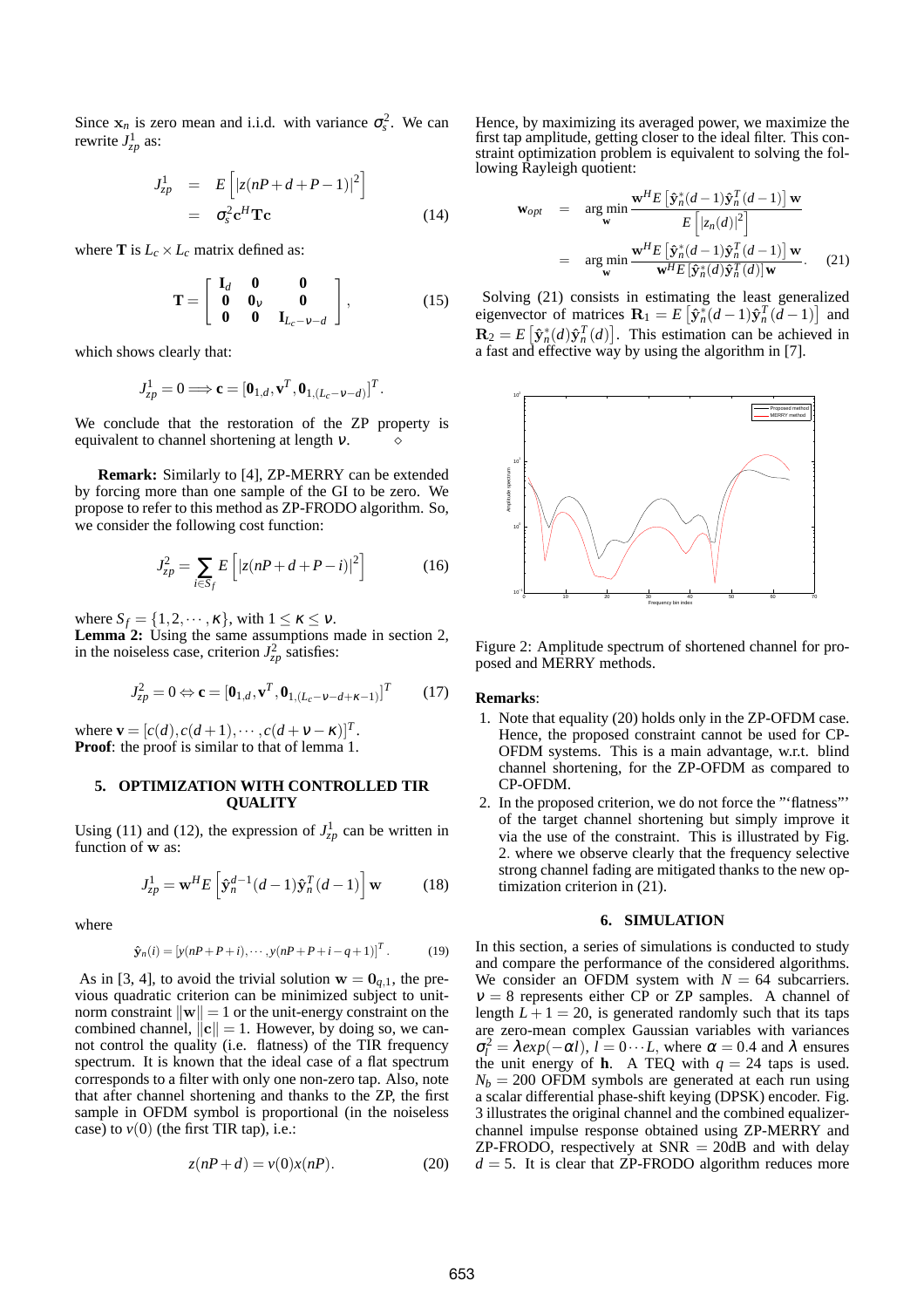

Figure 3: Channel and Shortened channel at 20*dB* using ZP-MERRY and ZP-FRODO with new constraint at delay  $d = 5$ .

the length of TIR than ZP-MERRY algorithm. Fig. 4 displays the overall BER performance corresponding to an SNR range of [5,25] dB for scalar differential encoding using the channel given in Fig. 3. At each SNR, the BER is averaged using 200 realizations and the delay  $d = 0$  is used. We note that the proposed method with the new constraint has a much lower BER as compared to the other methods. We note also that the proposed method (ZP-MERRY) with unit energy constraint  $||\mathbf{w}|| = 1$  offers the same performance as MERRY algorithm.

In Fig. 5, the channel changes every 200 OFDM symbols and the equalization delay is  $\overline{d} = 0$ . At each SNR, the BER is averaged over 200 random channel realizations. We note again that ZP-MERRY with the new constraint has a lower BER than the other techniques especially at high SNR. Fig. 6, compares the performance in terms of BER of MERRY with unit-energy constraint of combined channel  $||c|| = 1$  and MERRY with the constraint  $||v(0)|| = 1<sup>1</sup>$ . The later constraint is considered here to illustrate its usefulness but is not practical in this context since it relies on the knowledge of h. As we can see, a significant performance gain is observed thanks to the new considered constraint. In Fig. 7, we compare FRODO and ZP-FRODO algorithms for different TIR sizes. This figure presents the performance of these algorithms at 20 dB as function of the length of TIR when using the fixed channel in Fig.2. We noted that ZP-FRODO with new constraint has almost the same performance as ZP-MERRY (i.e ZP-FRODO with  $v = 8$ ) for the range [4, 8]. So, we can conclude in this context that using ZP-FRODO is not necessary because this algorithm increases the computation complexity without significant gain in terms of BER. Similarly, we can observe that FRODO and ZP-FRODO algorithms with unit energy constraint  $||\mathbf{w}|| = 1$  offer lower BER than MERRY or ZP-MERRY with the same constraint.



Figure 4: BER vs. SNR using scalar differential encoding with a fixed channel at delay  $d = 0$ .



Figure 5: BER vs. SNR using scalar differential encoding with 200 random channel realizations.



Figure 6: BER vs. SNR using scalar differential encoding with with a fixed channel.

<sup>&</sup>lt;sup>1</sup>Minimizing criterion (6) under the quadratic constrain  $\|\mathbf{v}(\mathbf{0})\| = 1$ , is equivalent to minimizing the Rayleigh quotient criterion  $\frac{J_{merry}}{||v(0)||^2}$ .